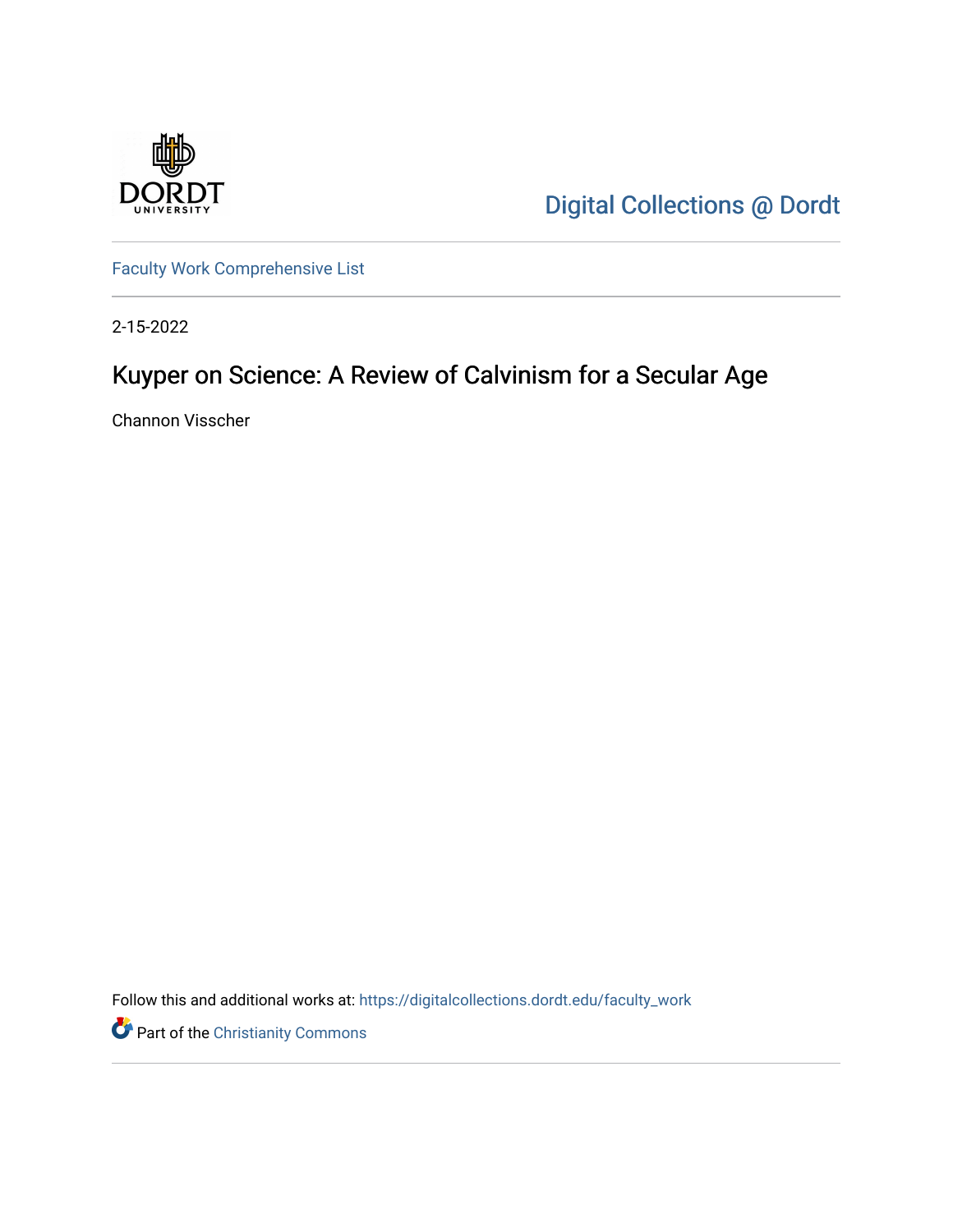## Kuyper on Science: A Review of Calvinism for a Secular Age

#### Abstract

"Kuyper's comprehensive vision for the Christian life has continued to capture a broader Christian imagination."

Posting about the book Calvinism for a Secular Age from In All Things - an online journal for critical reflection on faith, culture, art, and every ordinary-yet-graced square inch of God's creation.

<https://inallthings.org/kuyper-on-science-a-review-of-calvinism-for-a-secular-age/>

#### Keywords

In All Things, book review, Calvinism for a Secular Age, twenty-first century, reading, Abraham Kuyper, Stone Lectures, Jessica R. Joustra, Robert J. Joustra

#### **Disciplines**

**Christianity** 

#### **Comments**

[In All Things](http://inallthings.org/) is a publication of the [Andreas Center for Reformed Scholarship and Service](http://www.dordt.edu/services_support/andreas_center/) at Dordt [University](http://www.dordt.edu/).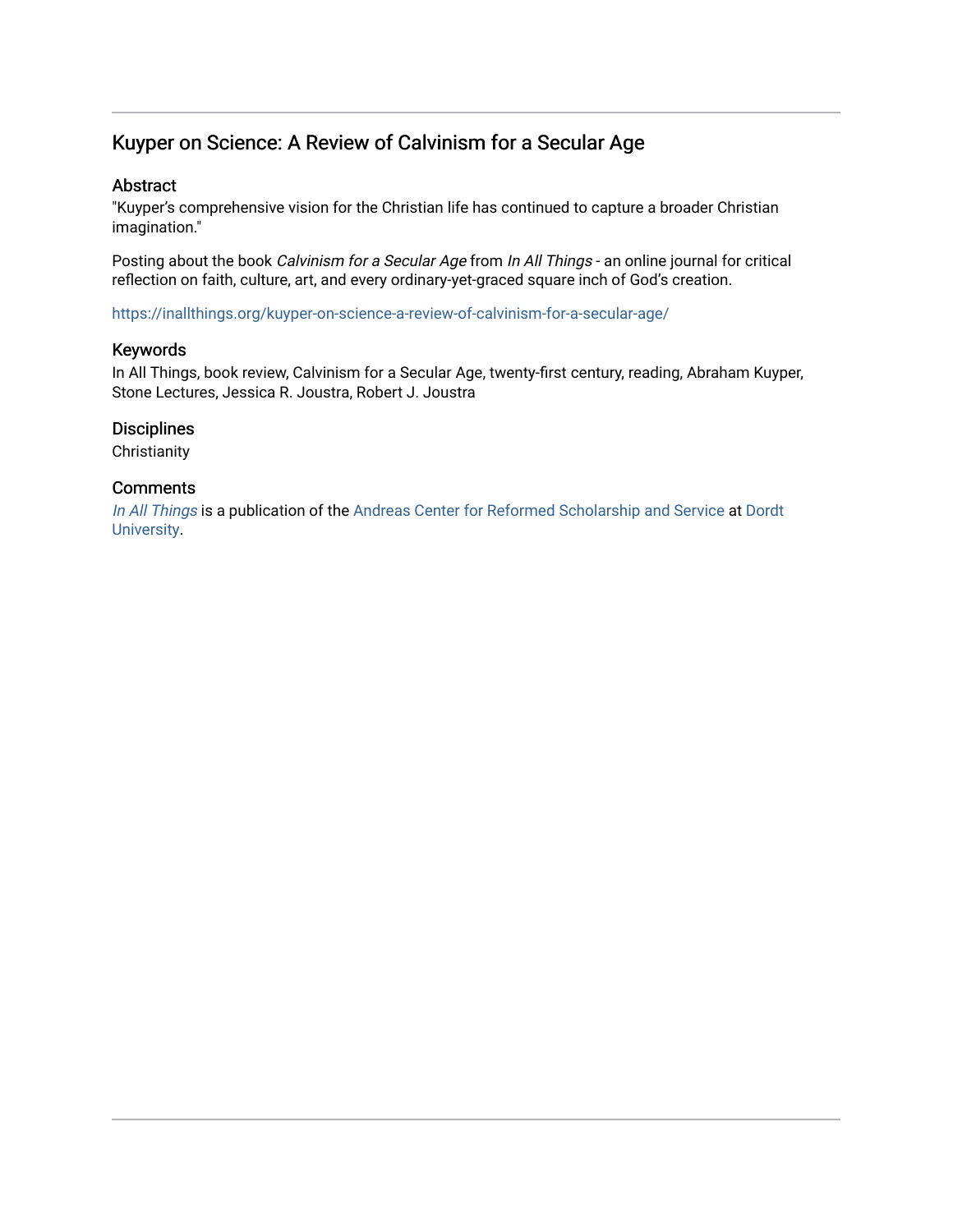## **Kuyper on Science: A Review of** *Calvinism for a Secular Age*

#### **[Channon Visscher](https://inallthings.org/author/channon_admin/)**

#### **February 15, 2022**

**Title:** *Calvinism for a Secular Age: A Twenty-First Century Reading of Abraham Kuyper's Stone Lectures* **Author:** Jessica R. Joustra, Robert J. Joustra **Publisher:** IVP Academic **Publishing Date:** February 8, 2022 **Pages:** 248 (Paperback) **ISBN:** 978-1514001462

Sometime in the late 18th century, a Dutch baker in Gouda baked thin layers of dough in a waffle iron and joined them together with a caramel filling. The stroopwafel was born. Stroopwafels could soon be found in abundance throughout the Netherlands, and as a novelty treat wherever the Dutch had immigrated in sufficient numbers. In 2016, United Airlines began serving stroopwafels on domestic flights. They were so popular that their temporary removal from the menu led to outcry and their eventual restoration.<sup>[1](https://inallthings.org/kuyper-on-science-a-review-of-calvinism-for-a-secular-age/#fn1-22150)</sup> Their intrinsic goodness had transcended culture.

Admittedly, comparing Kuyper's *Lectures on Calvinism* (delivered at Princeton Theological Seminary in 1898) to the creation and distribution of the stroopwafel is a bit of stretch. However, it helps illustrate one of themes found in *Calvinism for a Secular Age: A Twenty-First Century Reading of Kuyper's Stone Lectures,* edited by Jessica and Robert Joustra. How is it that we are discussing otherwise obscure lectures (on Calvinism, no less) by this pastor-professorpolitician over a century later? Far from remaining a novelty of the subculture of Dutch Reformed immigrants that first embraced it, Kuyper's comprehensive vision for the Christian life has continued to capture a broader Christian imagination.

*Calvinism for a Secular Age* presents an excellent introduction to Kuyper's thought as expressed in his *Lectures on Calvinism*. As noted by previous reviewers, the structure of each chapter provides helpful framing: What did Kuyper say? What did Kuyperians do? What should we do? This allows for a brief summary of the content of and response to Kuyper's work, while exploring implications for our contemporary setting.

The book also skillfully addresses the central tensions of Kuyper's problematic legacy. Which things should we keep? Which things should we discard? And can this be done without losing the essence animating Kuyper's thought? What do we do when Kuyper contradicts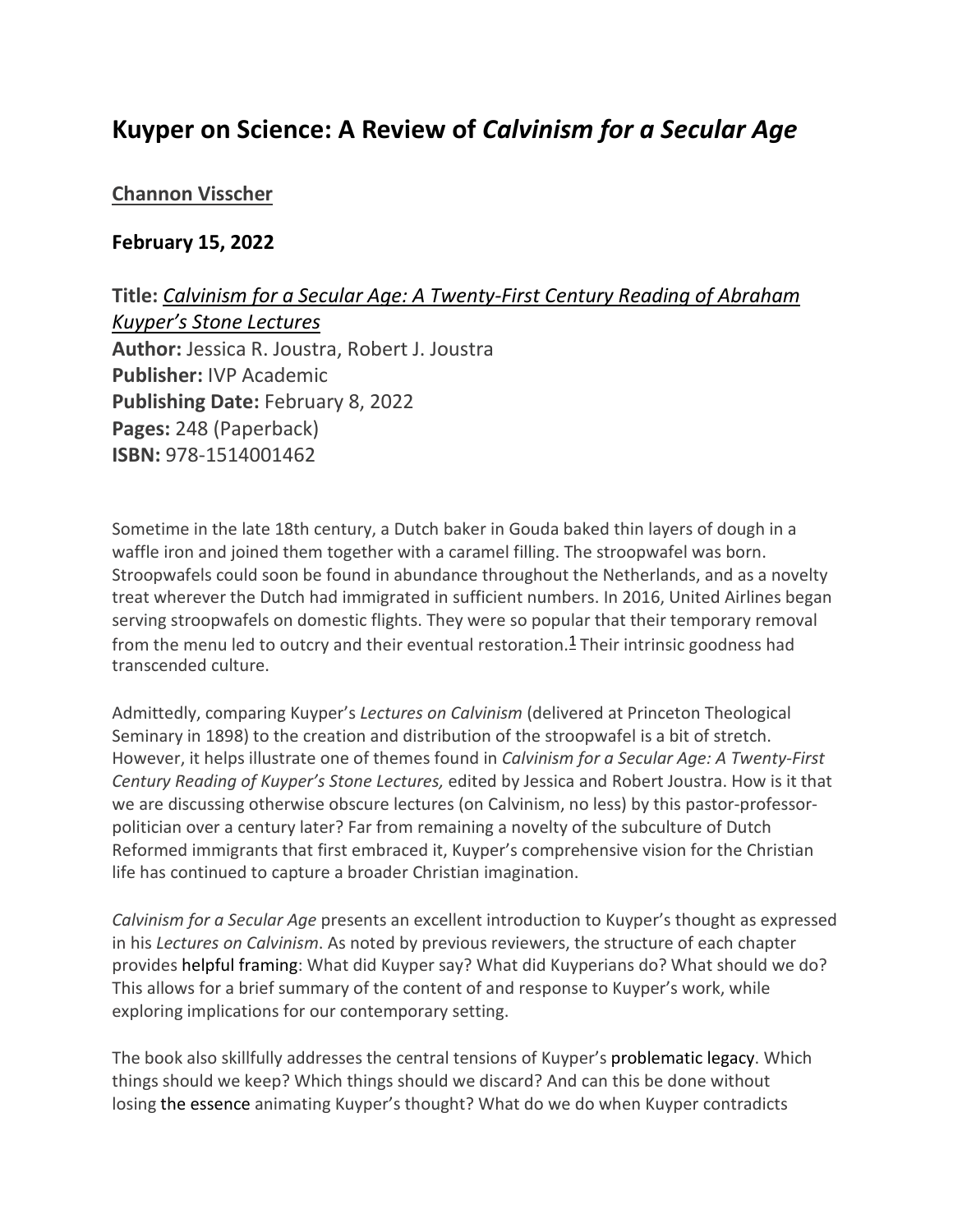Kuyper? As contributing author Vincent Bacote points out, there's an opportunity here to "decide what to bring from Kuyper's era and what to leave in the past."

With this in mind, I will focus my attention here on "Kuyper and Science" (Chapter 4), written by Deborah Haarsma, astronomer (previously at Calvin University) and president of Biologos. Haarsma provides a generous-yet-clear-eyed view of Kuyper's lecture on "Calvinism and Science".[2](https://inallthings.org/kuyper-on-science-a-review-of-calvinism-for-a-secular-age/#fn2-22150)

Like Haarsma, I also first directly encountered Kuyper in college (through this very lecture). Here I found themes that deeply resonated, through a different kind of Calvinism I was still learning to articulate: one that embraces and even celebrates study of the physical creation. Thus, Kuyper argues, a Christian worldview should "foster a love of science" as a way to "study the handiwork of God and to learn more of his attributes." Kuyper highlights the metaphor of the Belgic Confession: that of a revelatory (and comprehensible) universe laid before our eyes like a beautiful book.<sup>[3](https://inallthings.org/kuyper-on-science-a-review-of-calvinism-for-a-secular-age/#fn3-22150)</sup>

This confessional approach helps form the basis for Kuyper's argument for *common grace*: that the witness of the physical creation is revealed to *all* humans. Thus, as Haarsma notes, Christians can, and should, participate in modern science with others in the broader academy even where religious commitments may differ.

As later Kuyperians would further devel[op](https://inallthings.org/kuyper-on-science-a-review-of-calvinism-for-a-secular-age/#fn4-22150)<sup>4</sup>, Kuyper rightfully notes that no fully "neutral" approach can be taken toward science—it is always shaped by our context and presuppositions. Any apparent conflict is not between science and faith, but "between differing worldviews" (89). However, it is difficult to reconcile Kuyper's teaching on common grace with his forceful call for a separate system of science—one that is mostly defined by its opposition to evolution.

Reflecting on the scientific findings of the past century and on Kuyper's own principles for science, it is here that Haarsma identifies what might be left behind. As Haarsma notes, in his zeal to reject atheistic evolutionism (i.e. at a worldview level)[5](https://inallthings.org/kuyper-on-science-a-review-of-calvinism-for-a-secular-age/#fn5-22150), "he does not follow his own principles regarding common grace and general revelation." These principles point to many areas of agreement between "Christian" presuppositions and those broadly shared by scientists: that the physical universe is comprehensible based upon careful study, subject to a consistent set of underlying laws. Following Kuyper's cue, this may be due in part to the fact that modern science (as we know it) emerged from a Christian contex[t.](https://inallthings.org/kuyper-on-science-a-review-of-calvinism-for-a-secular-age/#fn6-22150)<sup>6</sup>

What of Kuyper shall we keep, then? We can continue to cultivate a love of science, recognize its proper domain, know that science and faith need not be in conflict, celebrate scientific inquiry and discovery, and continue to wonder at the beauty and witness of a good creation.

In a contemporary culture that often provides a narrative of conflict between science and faith, "the Kuyperian tradition offers a rich, compelling, alternative: a full-bodied Christian faith, centered on Christ and Scripture, that encompasses all of life, including science" (104). This